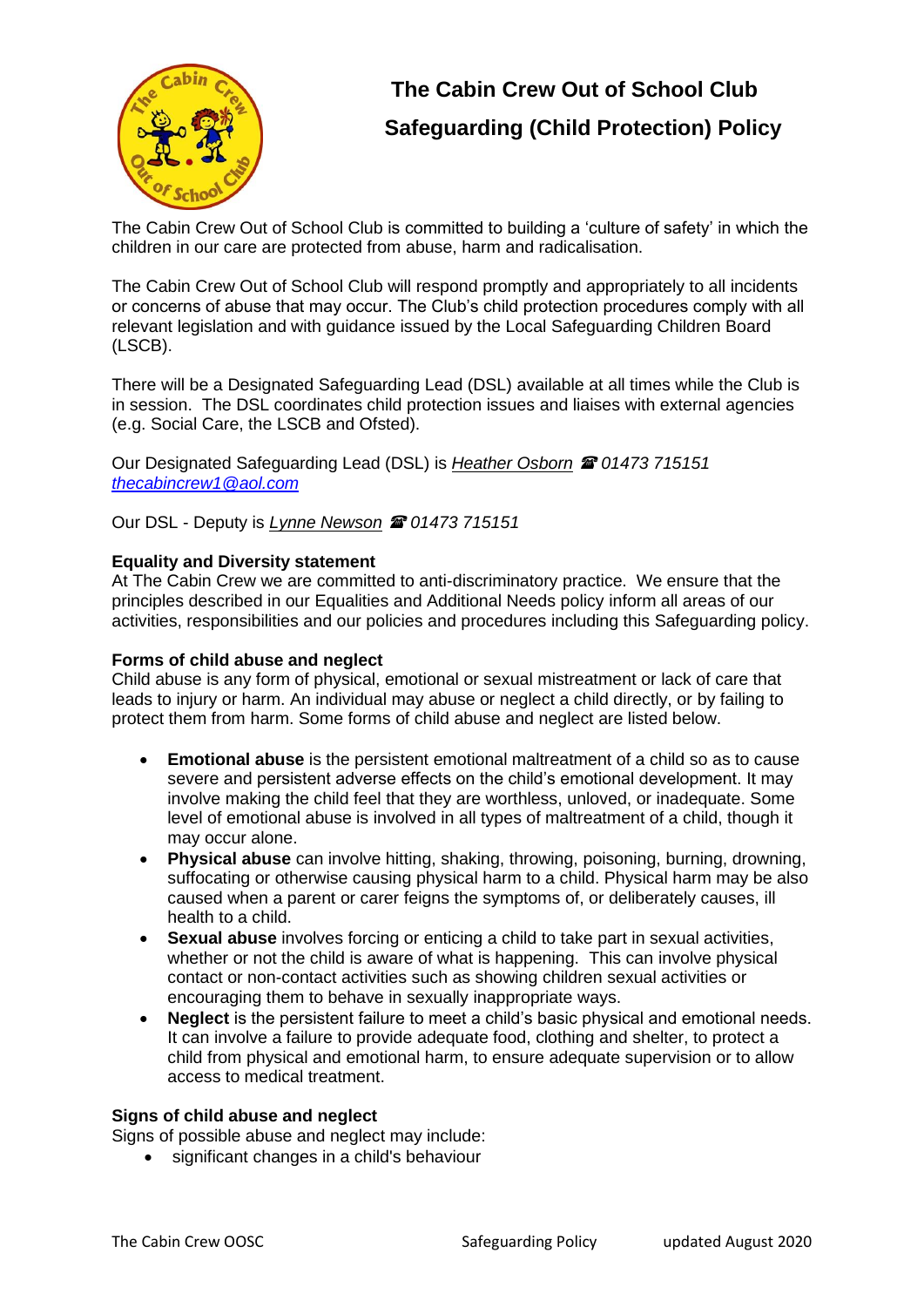- deterioration in a child's general well-being such as personal cleanliness, unwashed or ill-fitting clothing, hunger etc.
- unexplained bruising or marks
- comments made by a child which give cause for concern
- reasons to suspect neglect or abuse outside the setting, e.g in the child's home, or that a girl may have been subjected to (or is at risk of) female genital mutilation and/or
- inappropriate behaviour displayed by a member of staff, or any other person. For example, inappropriate sexual comments, excessive one-to-one attention beyond the requirements of their role, or inappropriate sharing of images.

#### **If abuse is suspected or disclosed**

When a child makes a disclosure to a member of staff, that member of staff will:

- reassure the child that they were not to blame and were right to speak out
- listen to the child but not question them
- give reassurance that the staff member will take action
- record the incident as soon as possible (see *Logging an incident* below).
- Refer to other agencies if appropriate. i.e. Childrens Services.

If a member of staff witnesses or suspects abuse, they will record the incident straightaway. If a third party expresses concern that a child is being abused, we will encourage them to contact Childrens Services (Customer First) directly. If they will not do so, we will explain that the Club is obliged to and the incident will be logged accordingly.

#### **Peer-on-peer abuse**

Children are vulnerable to abuse by their peers. Peer-on-peer abuse is taken seriously by staff and will be subject to the same child protection procedures as other forms of abuse. Staff are aware of the potential uses of information technology for bullying and abusive behaviour between young people.

Staff will not dismiss abusive behaviour as normal between young people. The presence of one or more of the following in relationships between children should always trigger concern about the possibility of peer-on-peer abuse:

- Sexual activity (in primary school-aged children) of any kind, including sexting
- One of the children is significantly more dominant than the other (e.g. much older)
- One of the children is significantly more vulnerable than the other (e.g. in terms of disability, confidence, physical strength)
- There has been some use of threats, bribes or coercion to ensure compliance or secrecy.

#### *If peer-on-peer abuse is suspected or disclosed*

We will follow the same procedures as set out above for responding to child abuse.

#### **Extremism and Radicalisation**

All childcare settings have a legal duty to protect children from the risk of radicalisation and being drawn into extremism. As part of this commitment we aim to ensure that neither our Club sessions nor our premises are used to promote extremist beliefs or discriminatory views.

There are many reasons why a child might be vulnerable to radicalisation, including:

- feeling alienated or alone
- seeking a sense of identity or individuality
- suffering from mental health issues such as depression
- desire for adventure or wanting to be part of a larger cause
- associating with others who hold extremist beliefs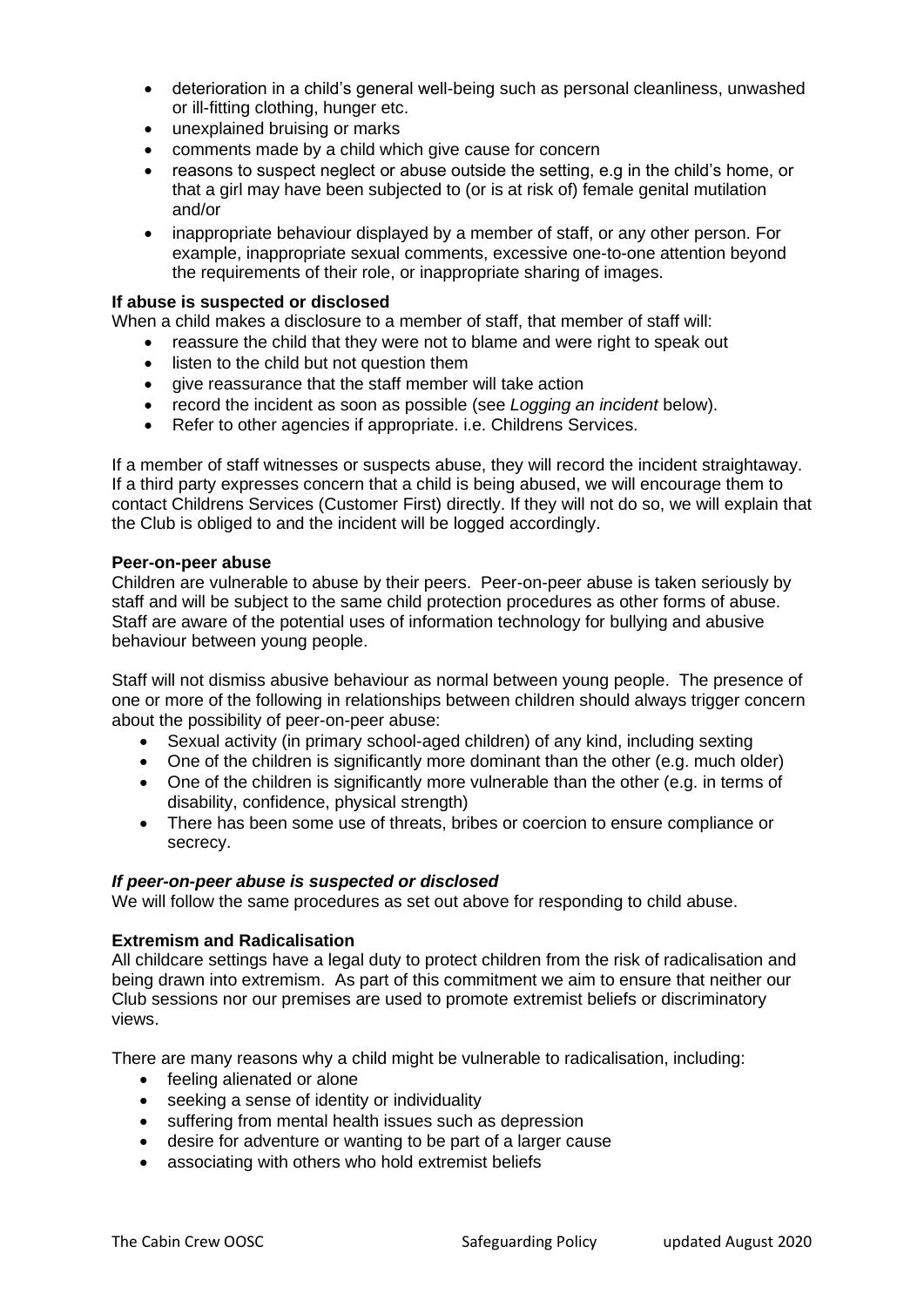## **Signs of radicalisation**

Signs that a child might be at risk of radicalisation include:

- changes in behaviour, for example becoming withdrawn or aggressive
- claiming that terrorist attacks and violence are justified
- viewing violent extremist material online
- possessing or sharing violent extremist material

If a member of staff suspects that a child is at risk of becoming radicalised, they will record any relevant information or observations on a **Cause for concern** form, and refer the matter to the CPO.

## **No Platform**

The Cabin Crew Out of School Club will not allow its club sessions nor its premises to be used:

- to promote or express extremist ideological, religious or political views (extremism is defined in the government's Prevent Strategy as ''vocal or active opposition to fundament al British values including democracy, the rule of law, individual liberty and mutual respect and tolerance of different faiths and beliefs. We also include in our definition of extremism, calls for the death of members of the armed forces, whether in this country or overseas''
- to promote or express discriminatory views in relation to the protected characteristics cited in the Equality Act 2010
- for any reason by an organisation that is proscribed by the Home Secretary under The Terrorism Act 2000.

## **Logging an incident/concern**

All information about the suspected abuse or disclosure will be recorded on the **Cause for Concern** form as soon as possible after the event. The record should include:

- Date of the disclosure or the incident, or the observation causing concern
- Date and time at which the record was made
- Name and date of birth of the child involved
- A factual report of what happened. If recording a disclosure, you must use the child's own words.
- Name, signature and job title of the person making the record.

The record will be given to the Club's DSL who will decide whether they need to contact Childrens Services (Customer First) or make a referral. All referrals to Childrens Services (Customer First) will be followed up in writing within 48 hours. If a member of staff thinks that the incident has not been dealt with properly, they may contact Childrens Services (Customer First) directly.

For minor concerns regarding radicalisation, the DSL will contact the Local Safeguarding Children Board (LSCB). For more serious concerns the DSL will contact the Police on the non-emergency number (101), or the anti-terrorist hotline on 0800 789 321. For urgent concerns the DSL will contact the Police using 999.

## **Staff and Volunteers**

- We ensure staff are trained to understand our safeguarding policies and procedures.
- We provide adequate and appropriate staffing resources to meet the needs of children.
- Volunteers do not work unsupervised.
- We practice safe recruitment of staff as detailed in our Safe Recruitment Policy.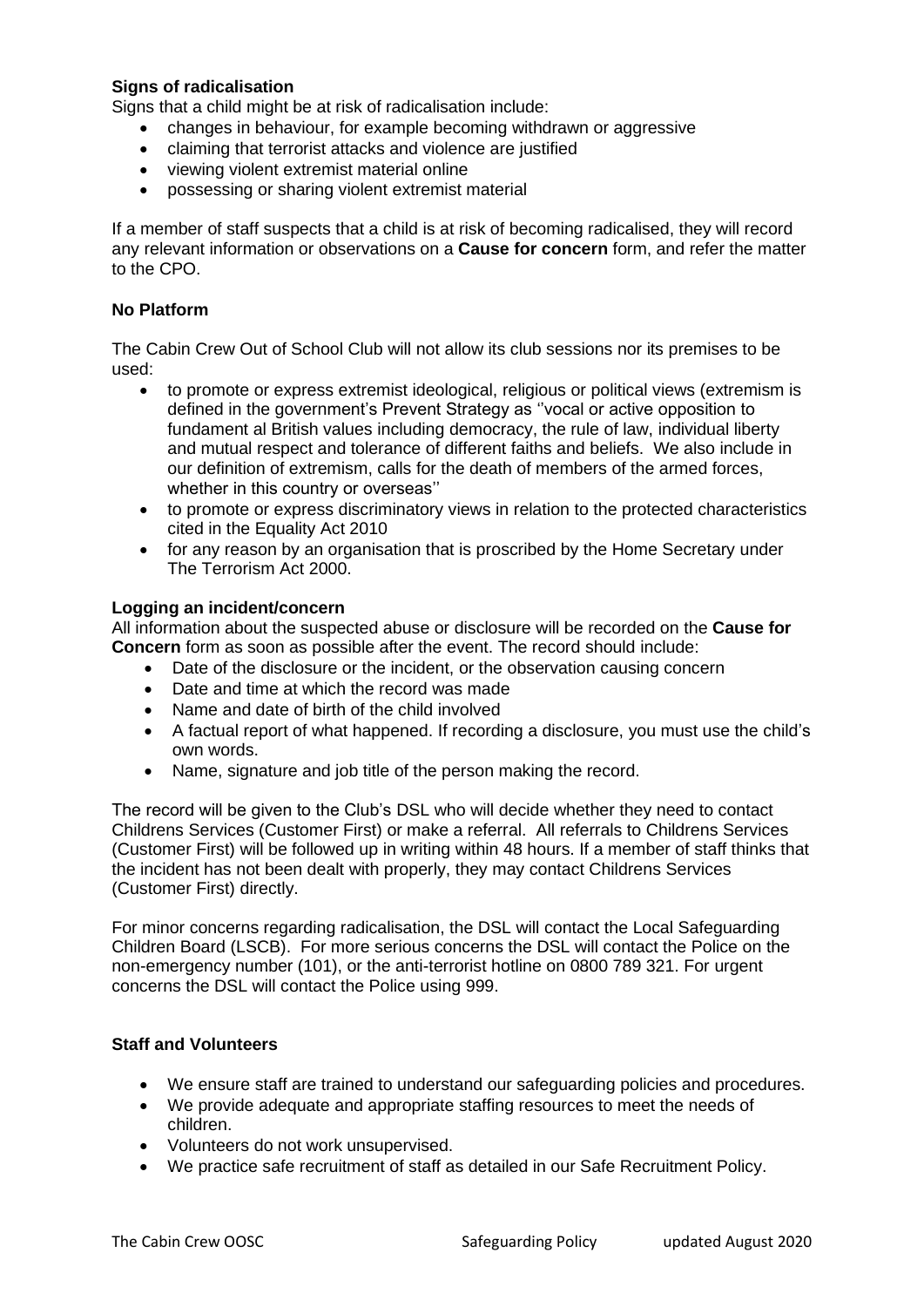- All staff and volunteers are DBS checked. Cabin Crew staff subscribe to the DBS Update Service, all personnel are checked annually.
- We record details of visitors to the setting.
- We ensure that we have control over who comes into the setting so that no unauthorised person has unsupervised access to the children.
- Children are not photographed or filmed on video for any other purpose than to record development or their participation in events organised by us. Permission is gained for this from parents/carers upon allocation of a place at The Cabin Crew.

#### **Allegations against staff**

We will ensure that all parents know how to complain about the behaviour or actions of staff or volunteers within the setting.

If anyone makes an allegation of child abuse against a member of staff:

- The allegation will be recorded on a **Cause for Concern** form. Any witnesses to the incident should sign and date the entry to confirm it.
- The allegation must be reported to the Local Authority Designated Officer (LADO) and to Ofsted. The LADO will advise if other agencies (e.g. police) should be informed, and the Club will act upon their advice. Any telephone reports to the LADO will be followed up in writing within 48 hours.
- Following advice from the LADO, it may be necessary to suspend the member of staff pending full investigation of the allegation.
- If appropriate the Club will make a referral to the Disclosure and Barring Service.

#### **Promoting awareness among staff**

The Club promotes awareness of child abuse and the risk of radicalisation through its staff training. The Club ensures that:

- Its Designated Safeguarding Lead has relevant experience and receives appropriate training in safeguarding and the Prevent Duty, and is aware of the Channel Programme and how to access it.
- Safe recruitment practices are followed for all new staff.
- All staff have a copy of this Safeguarding Children policy, understand its contents and are vigilant to signs of abuse, neglect or radicalisation..
- All staff are aware of their statutory requirements with regard to the disclosure or discovery of child abuse and concerns about radicalisation.
- All staff receive basic safeguarding training, and safeguarding is a permanent agenda item at all staff meetings.
- All staff receive basic training in the Prevent Duty.
- Staff are familiar with the Safeguarding Information File which is kept in the store cupboard. Any allegations or concerns are filed in the Safeguarding File in the locked small filing cabinet.
- Its procedures are in line with the guidance in 'Working Together to Safeguard Children (2015)' and that staff are familiar with the 'What To Do If You're Worried A Child Is Being Abused (2015)' flowchart.

#### **Supporting Families**

We strive to build trusting and supportive relationships with families, staff and volunteers in the group. We make clear to parents/carers our role and responsibilities in relation to child protection, such as for the reporting of concerns, information sharing, monitoring of the child, and liaising at all times with the Children's Services team. We will continue to welcome the child and the family whilst investigations are being made in relation to any alleged abuse.

#### **Use of mobile phones and cameras**

Photographs will only be taken of children with their parents' permission. Permission is obtained by way of a tick box on the child's registration form. Only the club camera will be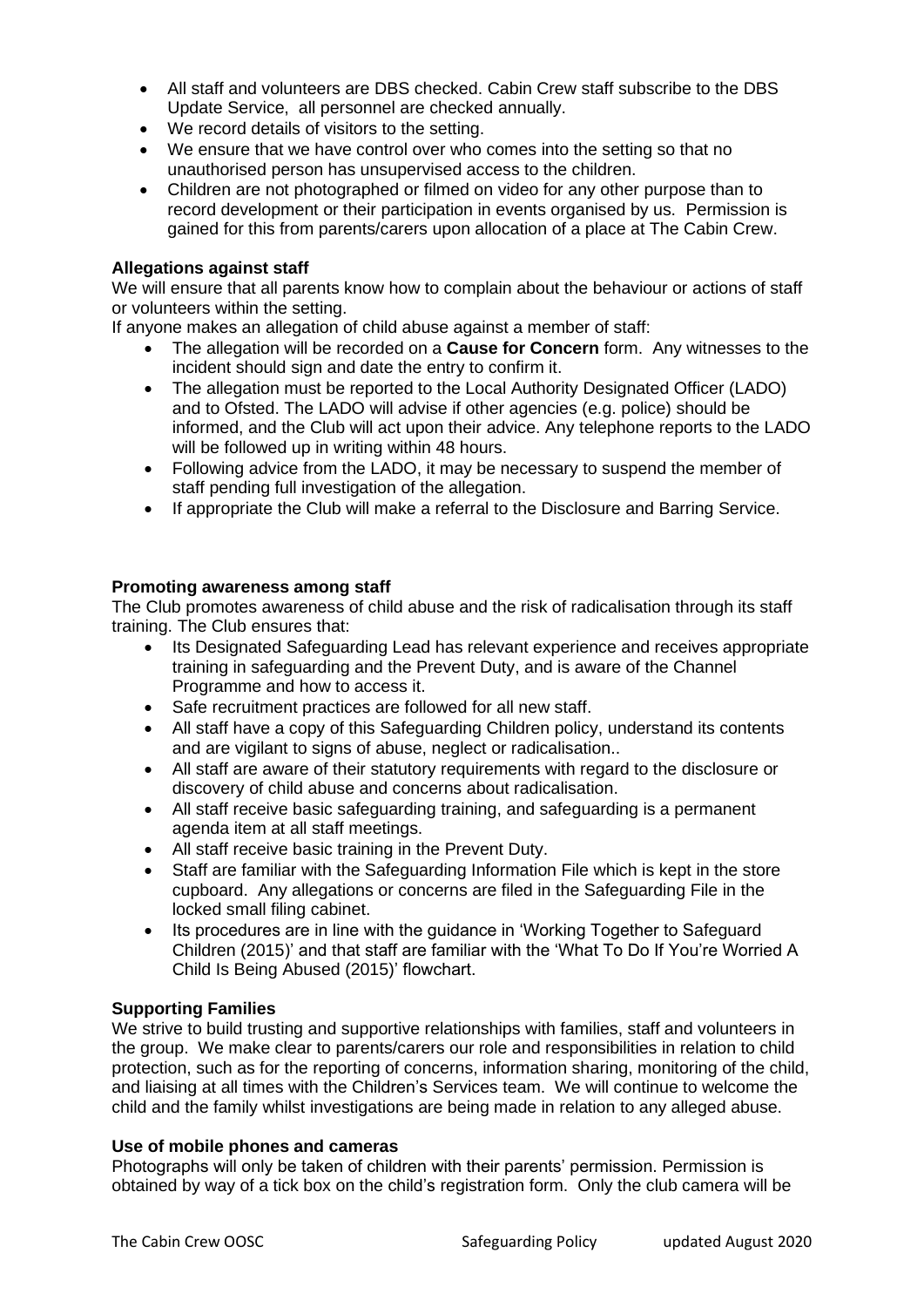used to take photographs of children at the Club, except with the express permission of the Manager. Neither staff nor children may use their mobile phones to take photographs at the Club.

## *Contact numbers: Police: - 01473 613500*

 *Children's Services (Customer First): - 0808 800 4005 Ofsted: - 0300 1231231 LADO: - Alison Hassey 01473 263128 Anti-terrorist hotline: - 0800 789 321 NSPCC: - 0808 800500*

| This policy was adopted by The Cabin Crew Out | Date: January 2015 |
|-----------------------------------------------|--------------------|
| of School Club.                               | Updated March 2021 |
| To be reviewed:                               | Signed:            |
| Annually                                      |                    |
| Name of signatory:                            | Role of signatory: |
| <b>Heather Osborn</b>                         | Manager            |
|                                               |                    |

Written in accordance with the *Statutory Framework for the Early Years Foundation Stage (2017): Safeguarding and Welfare requirements: Child Protection [3.4-3.8]* and *Suitable People [3.9-3.13].*

## **Addendum to Safeguarding Policy**

## **Coronavirus (COVID-19) 2020.**

Our response to the Coronavirus.

The Cabin Crew Out of School Club is committed to maintaining the safety of the children in our care. To reflect this, we will ensure:

- A risk assessment will be completed and proportionate control measures will be put in place to ensure, as far as possible, the safe reopening of the club and return of the children, following current guidance.
- Staff will be vigilant to new safeguarding concerns when children return to the club following the clubs closure due to the Coronavirus. Any concerns should be discussed with the Designated Safeguarding Lead (DSL) or Deputy, following the procedure detailed in this policy.
- Staff have received training in Mental Health First Aid and will be supporting any children affected by situation. This may include issues such as anxiety around returning to the club or school, not seeing friends or understanding the virus.
- The Club will ensure that information about children i.e. registration form, support needs form, remains accurate. Families will be asked to advise the Club of any